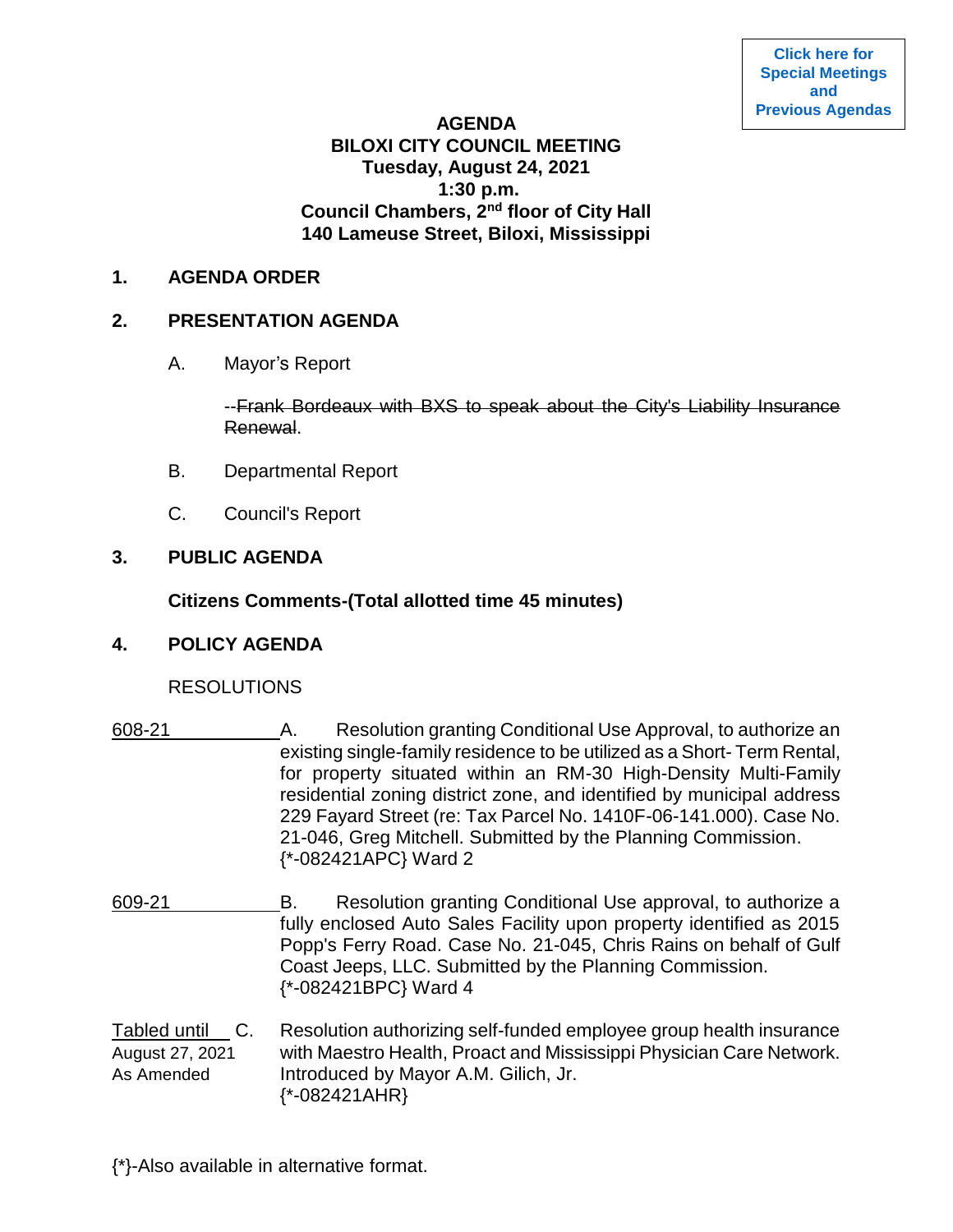## **5. CONSENT AGENDA**

- 610-21 A. Resolution continuing the declaration of a State of Emergency for Hurricane Zeta in the City of Biloxi, Mississippi, and authorizing the Mayor to do all things reasonable and necessary to protect the immediate health and safety of the City's citizens; and for related purposes. Introduced by Mayor A.M. Gilich, Jr. {\*-082421AEXC}
- 611-21 B. Resolution continuing a State of Emergency in the City of Biloxi, Mississippi for COVID-19, and authorizing the Mayor to do all things reasonable and necessary to protect the immediate health and safety of the City's citizens; and for related purposes. Introduced by Mayor A.M. Gilich, Jr. {\*-082421BEXC}
- 612-21 C. Resolution amending Resolution No. 569-21 requesting Harrison County Support in Loan of a trailer. Introduced by Mayor A.M. Gilich, Jr. {\*-082421CEXC}
- 613-21 D. Resolution amending the municipal budget for the fiscal year to end September 30, 2021, to transfer appropriations from within the fire department to be used for the purchase for an automotive lift for the garage in the amount of \$5,066.18. Introduced by Mayor A.M. Gilich, Jr. {\*-082421AFD}

614-21 E. Resolution to approve and authorize the lowest and best quote received to Furnish and Install One Vehicle Lift for the Fire Garage from Snap-On Industrial in the total amount of \$5,066.18. Funding: Fire Budget. Introduced by Mayor A.M. Gilich, Jr.

{\*-082421APUR}

615-21 F. Resolution to approve and authorize the lowest and best quote received for One Jaws of Life Tool from Emergency Vehicle Specialists in the total amount of \$12,102.65. Funding: Fire Budget. Introduced by Mayor A.M. Gilich, Jr. {\*-082421BPUR}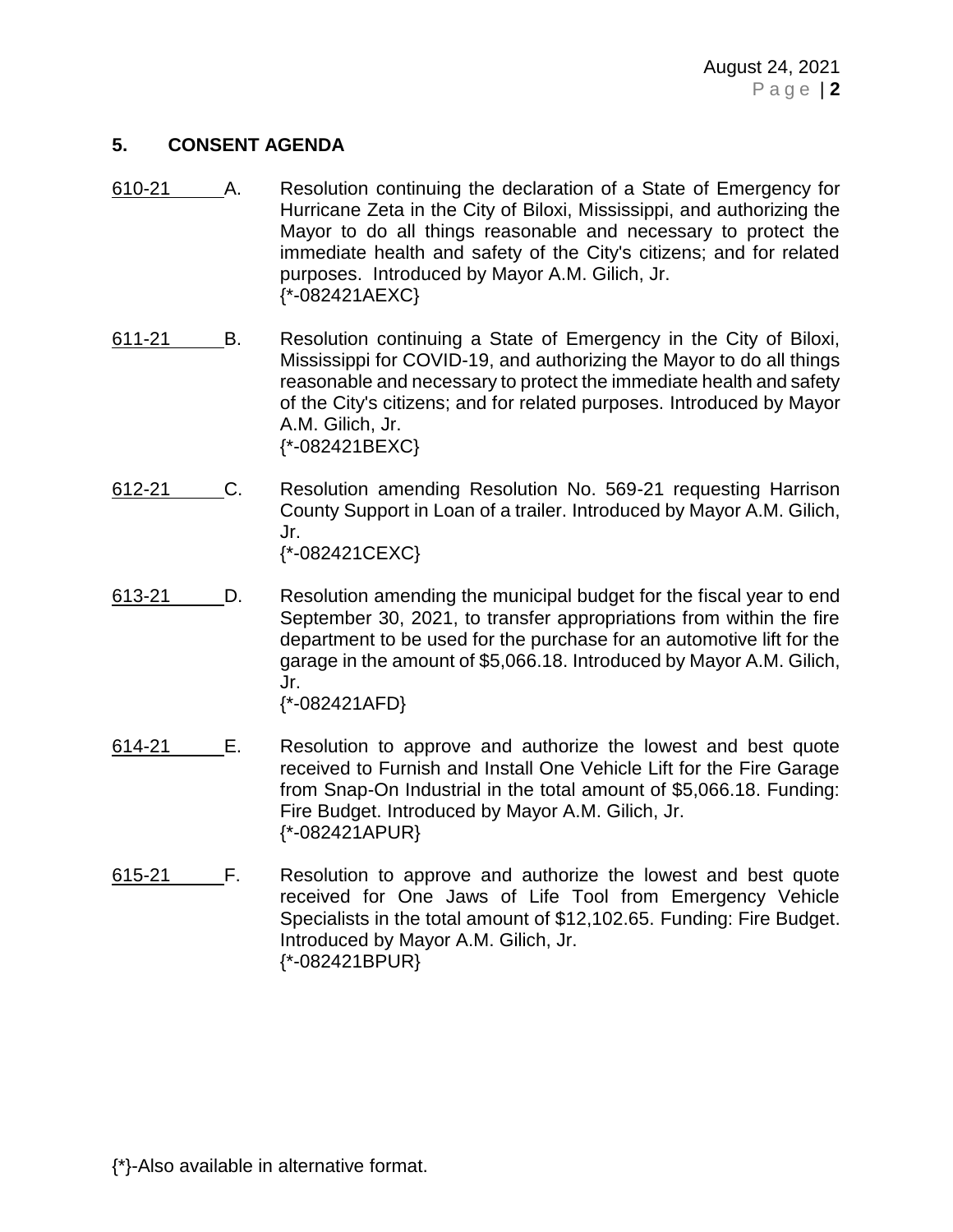August 24, 2021 P a g e | **3**

#### **5. CONSENT AGENDA-Continued**

- 616-21 G. Resolution authorizing Change Order No. Three (3) to the Construction Agreement with Necaise Brothers Construction Co., Inc. for the Hurricane Katrina Infrastructure Repair Program, South Contract, Area STM1&2 (Project No. KG634). Introduced by Mayor A.M. Gilich, Jr. {\*-082421ACON}
- 617-21 H. Resolution authorizing Addendum to Extend Time to Preliminary Engineering Services Contract with Neel-Schaffer, Inc. for Capital Project No. 1070: Point Cadet Traffic Study. Introduced by Mayor A.M. Gilich, Jr. {\*-082421BCON}
- 618-21 I. Resolution authorizing entry into Contract for Professional Services with Crowley Emergency Services Consulting, LLC for professional grant development and administration services. Introduced by Mayor A.M. Gilich, Jr. {\*-082421CCON}
- 619-21 J. Resolution authorizing entry into Cost Per Copy Agreement with RJ Young Company, Inc. for the lease, maintenance and copy costs associated with a new copier to be utilized by the Fire Department at Station No. 10. Introduced by Mayor A.M. Gilich, Jr. {\*-082421DCON}
- 620-21 K. Resolution authorizing and accepting Change Order No. Ten (10) to the Construction Agreement with Lane Construction Company of Mississippi, Inc. for the Hurricane Katrina Infrastructure Repair Program, South Contract, Area SXSS (Project No. KG639). Introduced by Mayor A.M. Gilich, Jr. {\*-082421ECON}
- 621-21 L. Resolution authorizing execution of General Release, releasing Mississippi Power Company, regarding damage to the leased Johnson Diesel building being utilized as the Police Warehouse. Introduced by Mayor A.M. Gilich, Jr. {\*-082421FCON}
- 622-21 M. Resolution rescinding Resolution 376-21 amending the municipal budget for the fiscal year to end September 30, 2021, to transfer appropriations from within the Court Department for the purchase of four computers. Introduced by Mayor A.M. Gilich, Jr. {\*-082421ALEG}